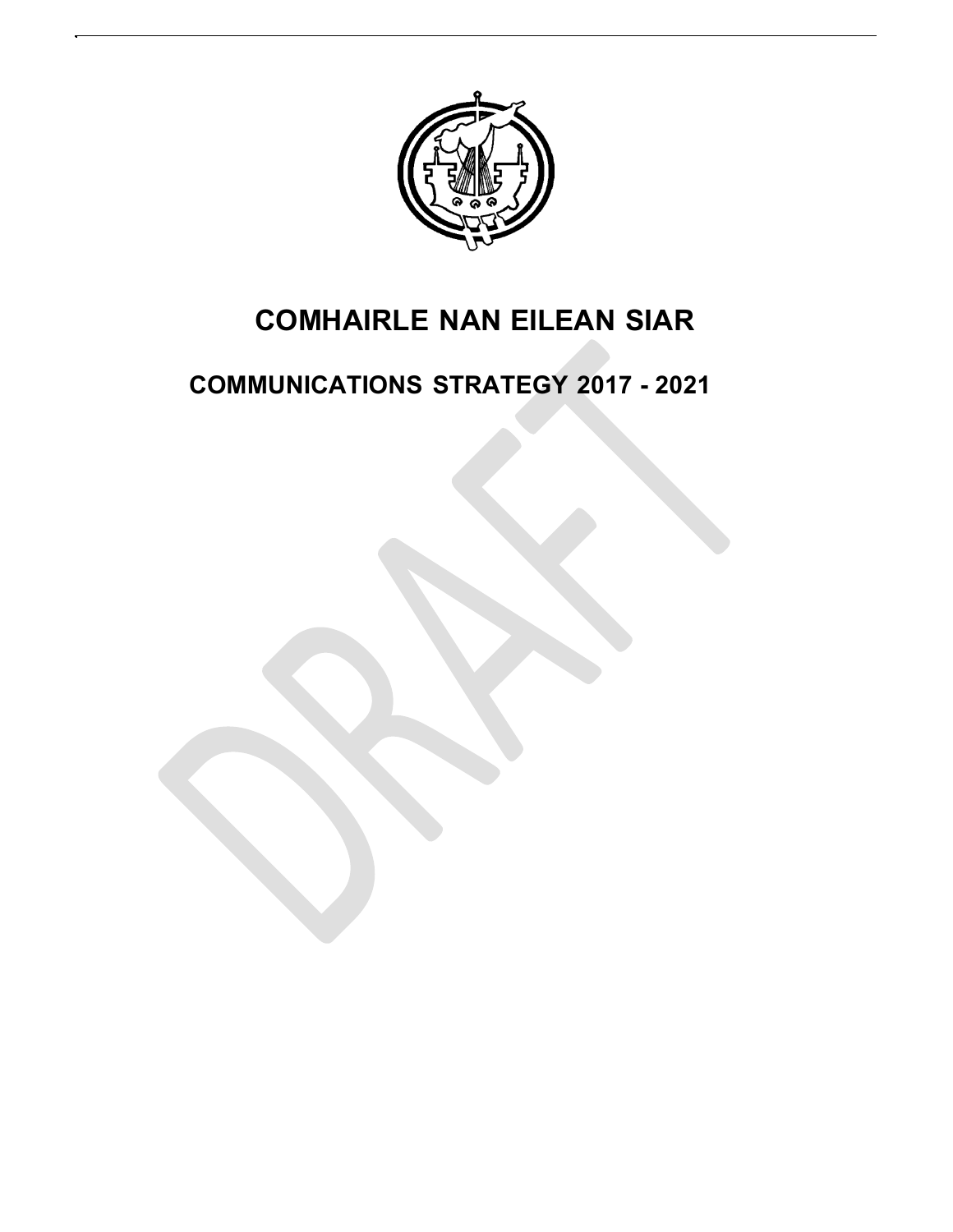## **Contents**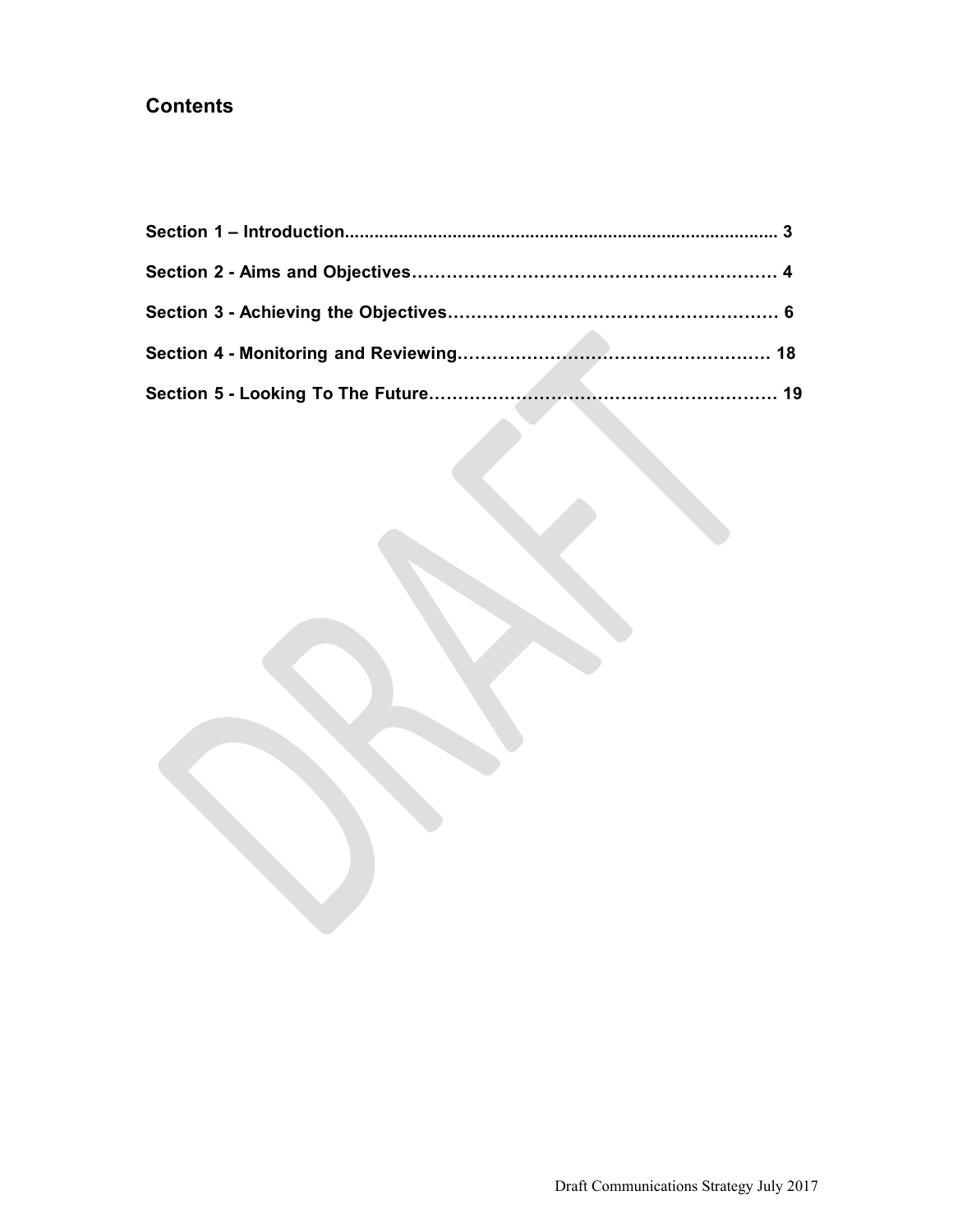#### **INTRODUCTION**

- 1.1 Good communication is essential for every organisation. Effective communication helps organisations to manage, motivate, influence, explain and inform, and for the Comhairle, good communication helps strengthen democracy and allows for participation with and by the Comhairle's key stakeholders, including the public and the Comhairle's employees
- 1.2 Stakeholders can best be defined as: A person, group or organization that has an interest or concern in an organisation. Stakeholders can affect or be affected by the organisation's actions, objectives and policies.)

The Comhairle's stakeholders in terms of communication are:

| Internal:           | External                                           |
|---------------------|----------------------------------------------------|
| Members             | <b>Public</b>                                      |
| <b>Employees</b>    | Media                                              |
| <b>Trade Unions</b> | Scottish, UK and European Governments and agencies |
|                     | Community Planning Partners and other agencies     |

- 1.3 This Strategy is intended to benefit the Comhairle and its internal and external stakeholders. The benefits of implementing the Strategy should be that:
	- The Comhairle's services will be better known, understood and accessed by the public and other stakeholders.
	- The Comhairle's achievements will be better known by the public and other stakeholders
	- The Comhairle's aims and aspirations will be better known by the public and other stakeholders. For example, communications have been important in getting across the key messages and as part of the lobbying/campaigning arising from the *Our Islands: Our Future* campaign.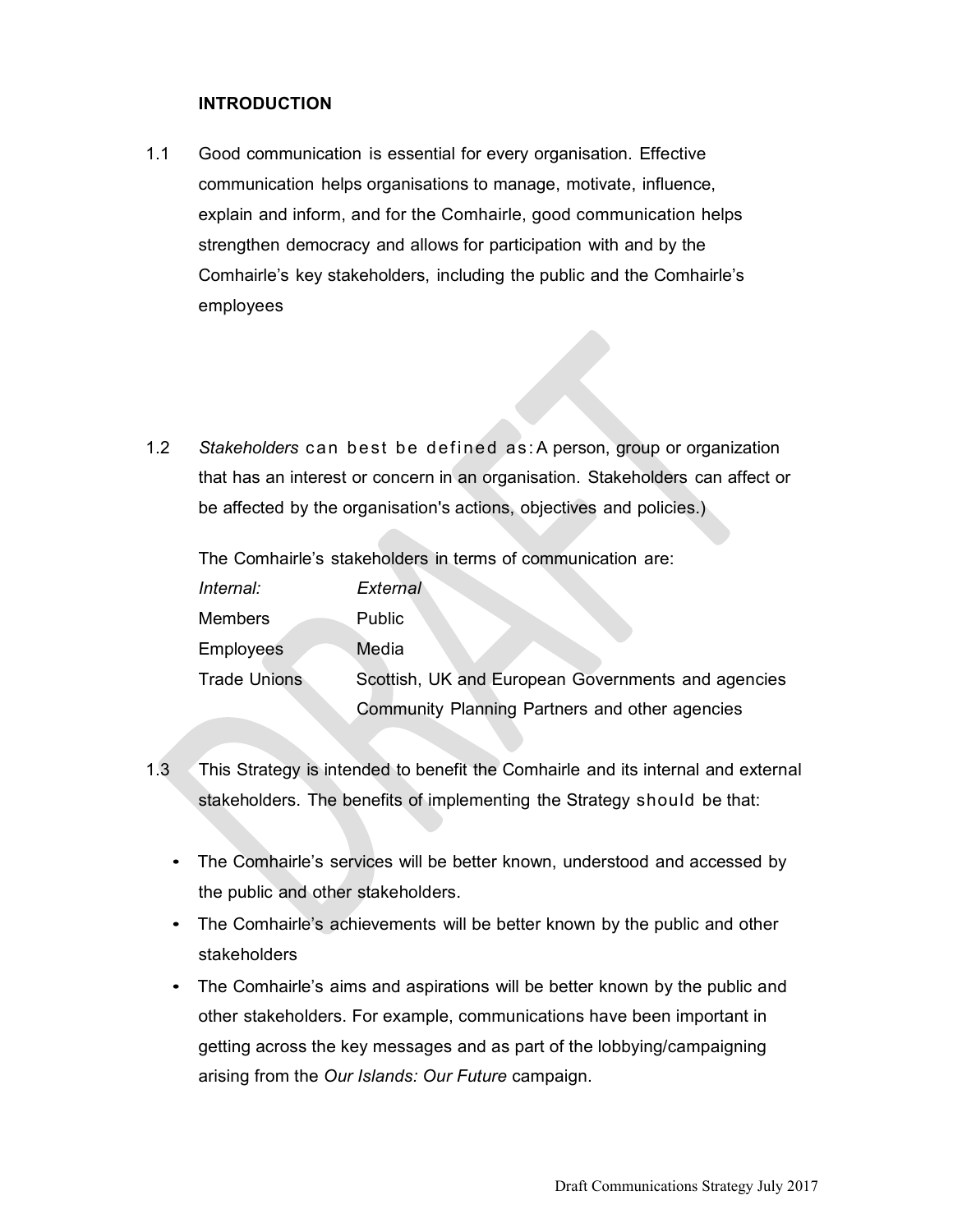- The Comhairle's stakeholders will know more about the organisation and will have the opportunity to contribute views and ideas and contribute to the decision making process.
- Comhairle employees will know more about the organisation and will have the opportunity to give views and ideas and contribute to the decision making process

Draft Communications Strategy July 2017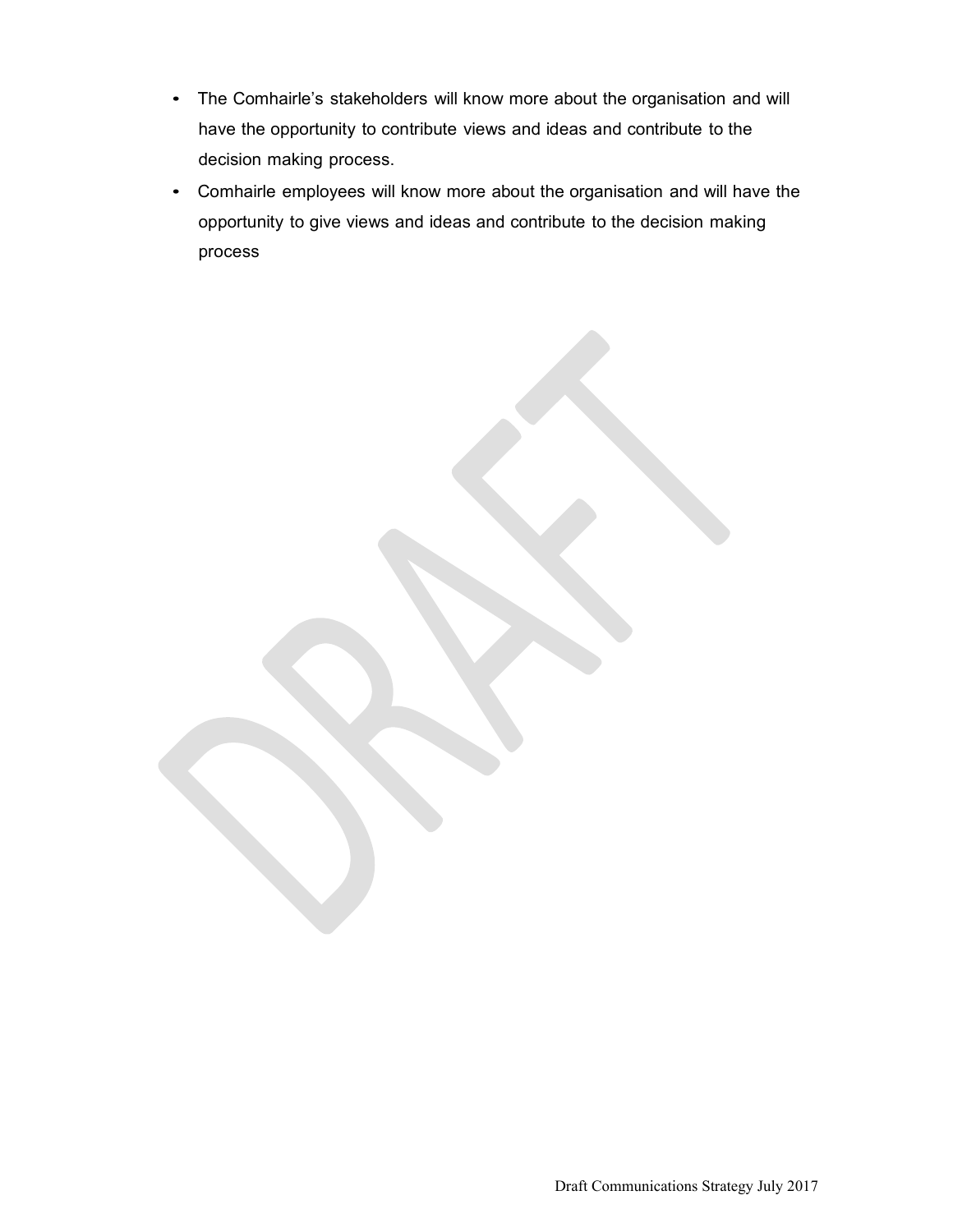- The Comhairle can raise awareness of and explain decisions and policies, justify actions and respond to criticism. The Comhairle should also rebut inaccuracies or falsehoods where appropriate.
- 1.4 There are a range of communication methods from the traditional to the new. Different means of communication may be more effective in reaching different audiences. However, all communication should be clear, concise and welltargeted.
- 1.5 In formulating this strategy, recognition has been taken of the Comhairle's aspirations for the Gaelic language as outlined in the Comhairle's Gaelic Language Plan.
- 1.6 Good communication will help the Comhairle to achieve its strategic, corporate and service objectives in line with the Corporate Strategy, Business Plans and the Single Outcome Agreement.

#### **AIMS AND OBJECTIVES**

- 2.1 The key aims of the strategy are to promote better understanding of the Comhairle's role in the community and its contribution to the life of those who live in the Outer Hebrides and other stakeholders. As well as communicating effectively with the community, the Comhairle must also ensure that communications with the workforce within our organisation are effective and focussed to ensure staff are informed, motivated and understand the vital role of communications at every level.
- Draft Communications Strategy July 2017 2.2 The Communications Strategy is a framework with an improvement ethos built into it to ensure that the workforce and the community are at the heart of the process to improve participation in the democratic process and ensure that our communications are clear and consistent: Listening involves valuing input, acting on feedback and changing behaviour. Communications with the community and the workforce in Gaelic or English are based on timely and effective principles, building understanding and trust with individuals, stakeholders, external organisations and the communities we serve. Effective communication at all levels is a cornerstone of responsible, effective and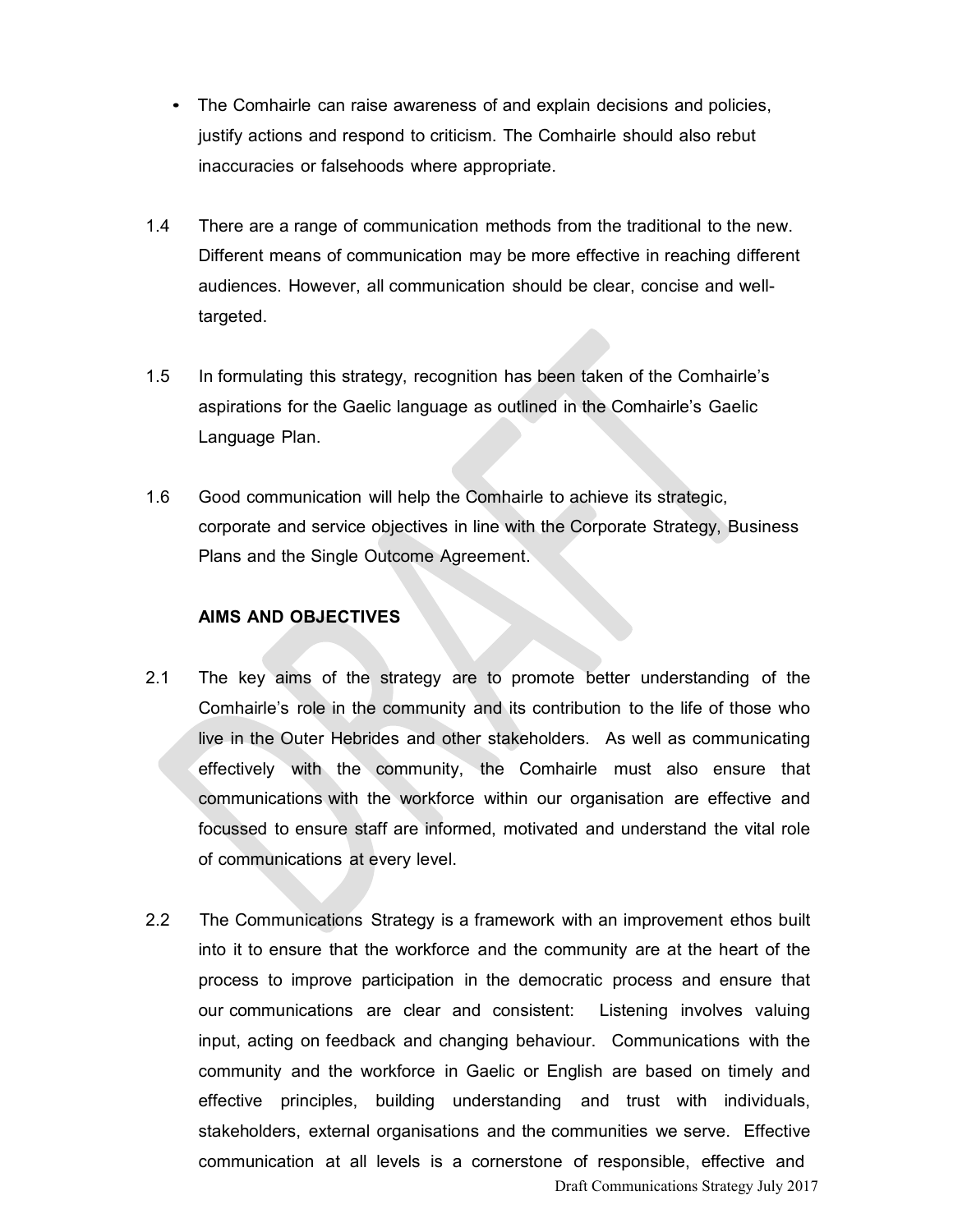Professional organisations. We should aim to be proactive in all our communications although we also require to react and rebut where appropriate.

#### 2.3 **Key Objectives**

- a) To identify and distribute timely, accurate and relevant information about the Comhairle's services through the most appropriate channels for the audience.
- b) To maximise positive media coverage of the Comhairle's work, policies and achievements.
- c) To ensure the Comhairle's communications spoken, written and electronic – are clear, consistent and effective.
- d) To develop and increase use of Gaelic in Comhairle's communications including on the Comhairle's website which is a key channel of communication .
- e) To inform and empower all staff and Members to act as ambassadors for the Comhairle.
- f) To ensure, by clear and consistent corporate branding, that the Comhairle is recognised and respected as a corporate body.
- g) To ensure communications are a fundamental part of corporate thinking, including the adequate allocation of resources.
- h) To work with partners, community organisations and stakeholders to publicise joint initiatives and work.
- i) To ensure public understanding and participation in local government and to demonstrate process is increased and maintained.
- j) To ensure that the plan for Comhairle communications in any emergency is effective and adequate.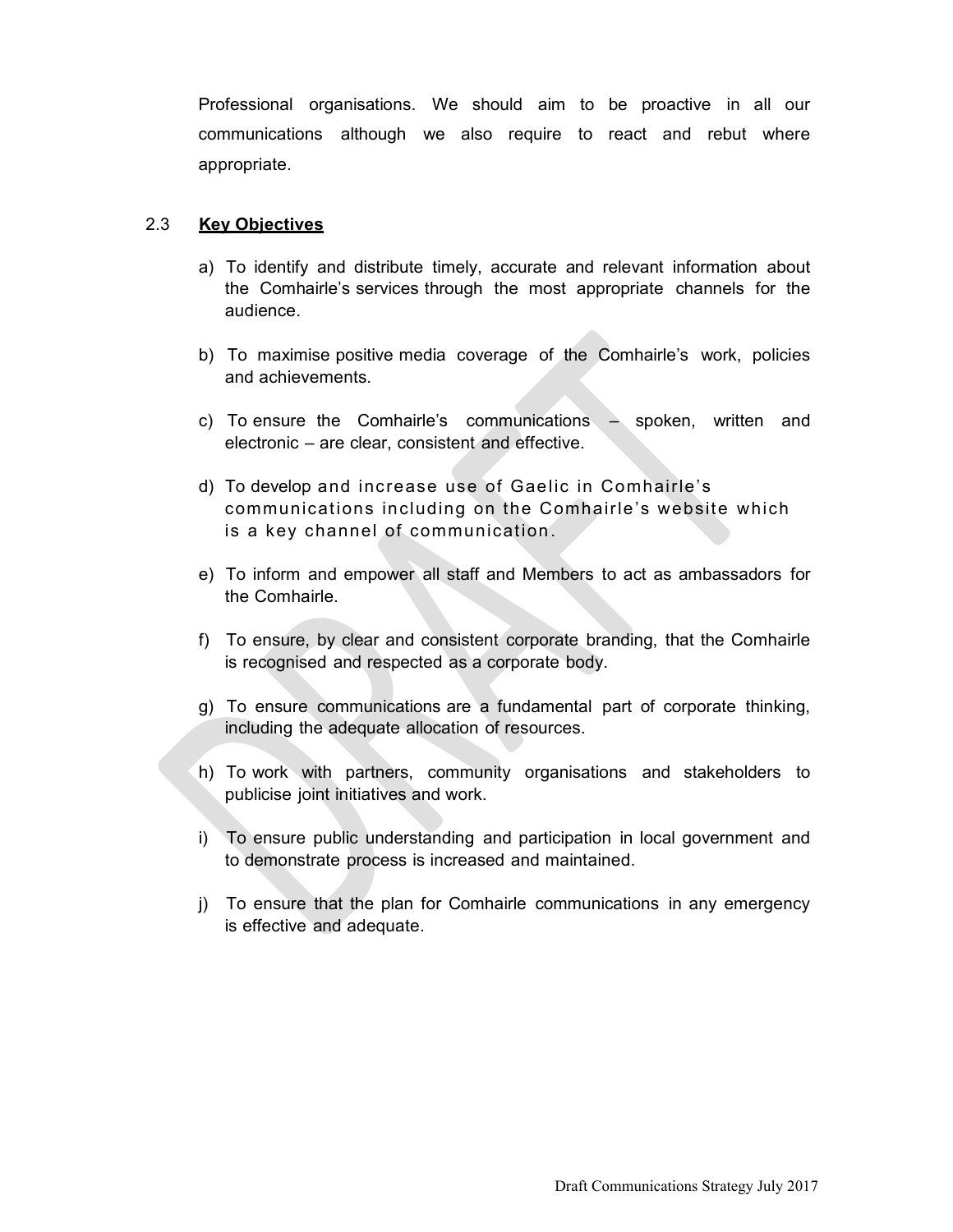#### **ACHIEVING THE OBJECTIVES**

#### **3.1 Objective 1**

To identify and distribute timely, accurate and relevant information about the Comhairle's services through the most **appropriate channels for the audience**.  $\overline{\phantom{a}}$ 

| <b>Channel and Action</b>              | <b>Outcome/ Evidence</b>                       | <b>Audience</b>                                     | <b>Timescale</b>                                                                   | Owner                                |
|----------------------------------------|------------------------------------------------|-----------------------------------------------------|------------------------------------------------------------------------------------|--------------------------------------|
| a) Media<br>releases/phot<br><b>OS</b> | Media Coverage                                 | Media/Public/other<br>stakeholders                  | As appropriate e.g.<br>around Committee<br>decision/new<br>service/opening event   | Departments/Comms<br>Section/Members |
| b) Website - Internet                  | Internet coverage                              | Public/employees<br>/Members/ other<br>stakeholders | Ongoing                                                                            | Comms section/<br>Departments/ I.T.  |
| c) Committee Reports                   | Media<br>coverage/Internet<br>coverage         | Public/employees/<br>other stakeholders             | As per Committee<br>schedules                                                      | Departments/Comms<br>section         |
| d) Public Engagement/<br>Consultation  | Public Attendance at<br>meetings/feedback      | Public/other<br>stakeholders                        | As appropriate e.g.<br><b>Budget Consultation</b><br>Meetings/Public<br>engagement | Departments/Members                  |
| e) Leaflets/Posters                    | Leaflet take-<br>up/Service<br>takeup/feedback | Public                                              | Ongoing                                                                            | Departments                          |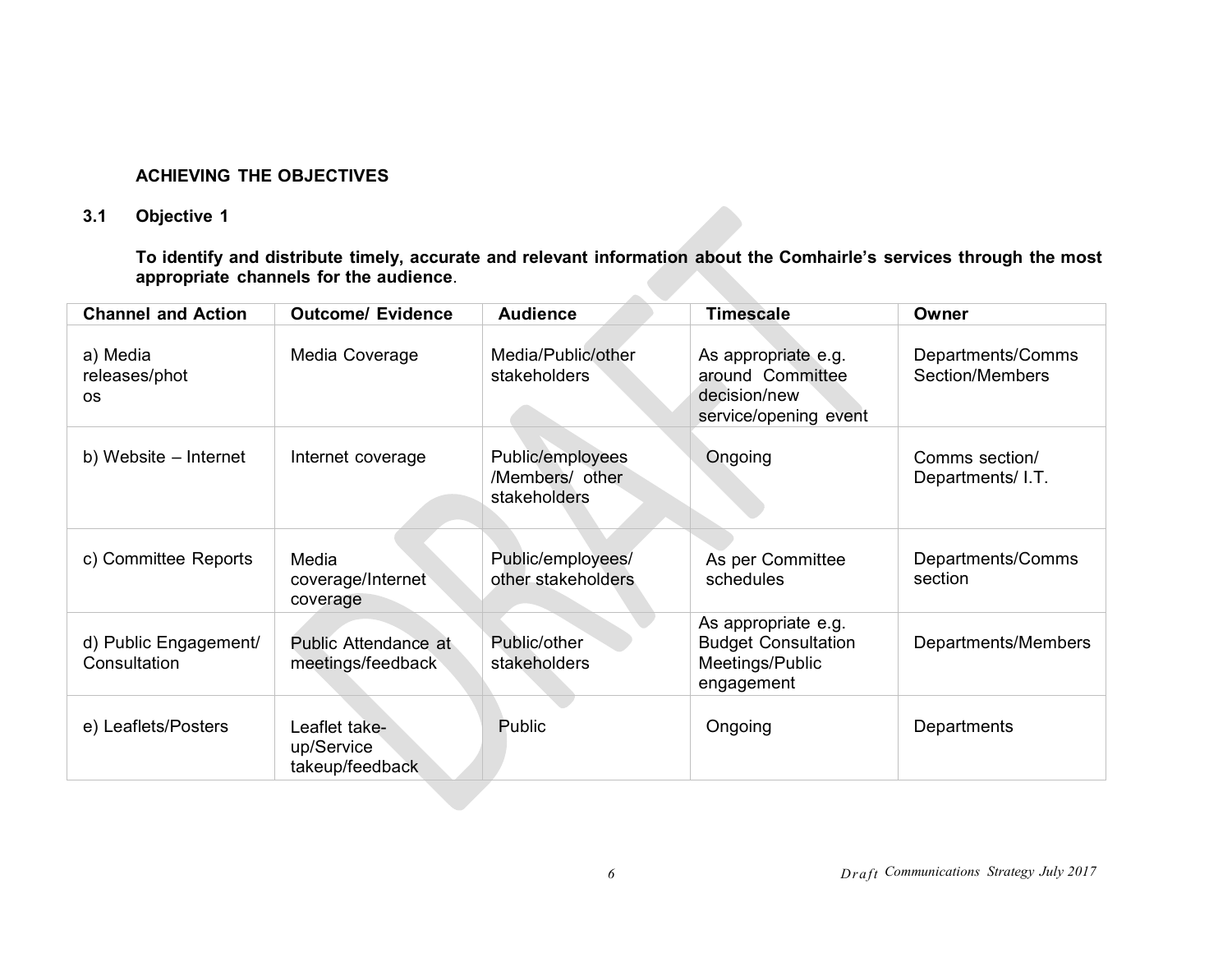| <b>Channel and Action</b>                   | <b>Outcome/ Evidence</b>   | <b>Audience</b>                                              | <b>Timescale</b>                                        | Owner                                          |
|---------------------------------------------|----------------------------|--------------------------------------------------------------|---------------------------------------------------------|------------------------------------------------|
| f) Twitter                                  | <b>Number of Followers</b> | Public/other<br>stakeholders who are<br><b>Twitter users</b> | Ongoing                                                 | Chief Executive's office                       |
| g) Facebook -<br>Services and<br>Corporate  | Number of users/likes      | Public/other<br>stakeholders who are<br>Facebook users       | Ongoing                                                 | Departments/Chief<br><b>Executive's Office</b> |
| h) Public Information<br>Section of Website | Number of users            | Public/employees/other<br>stakeholders                       | As appropriate eg<br>school closures/severe<br>weather. | Departments                                    |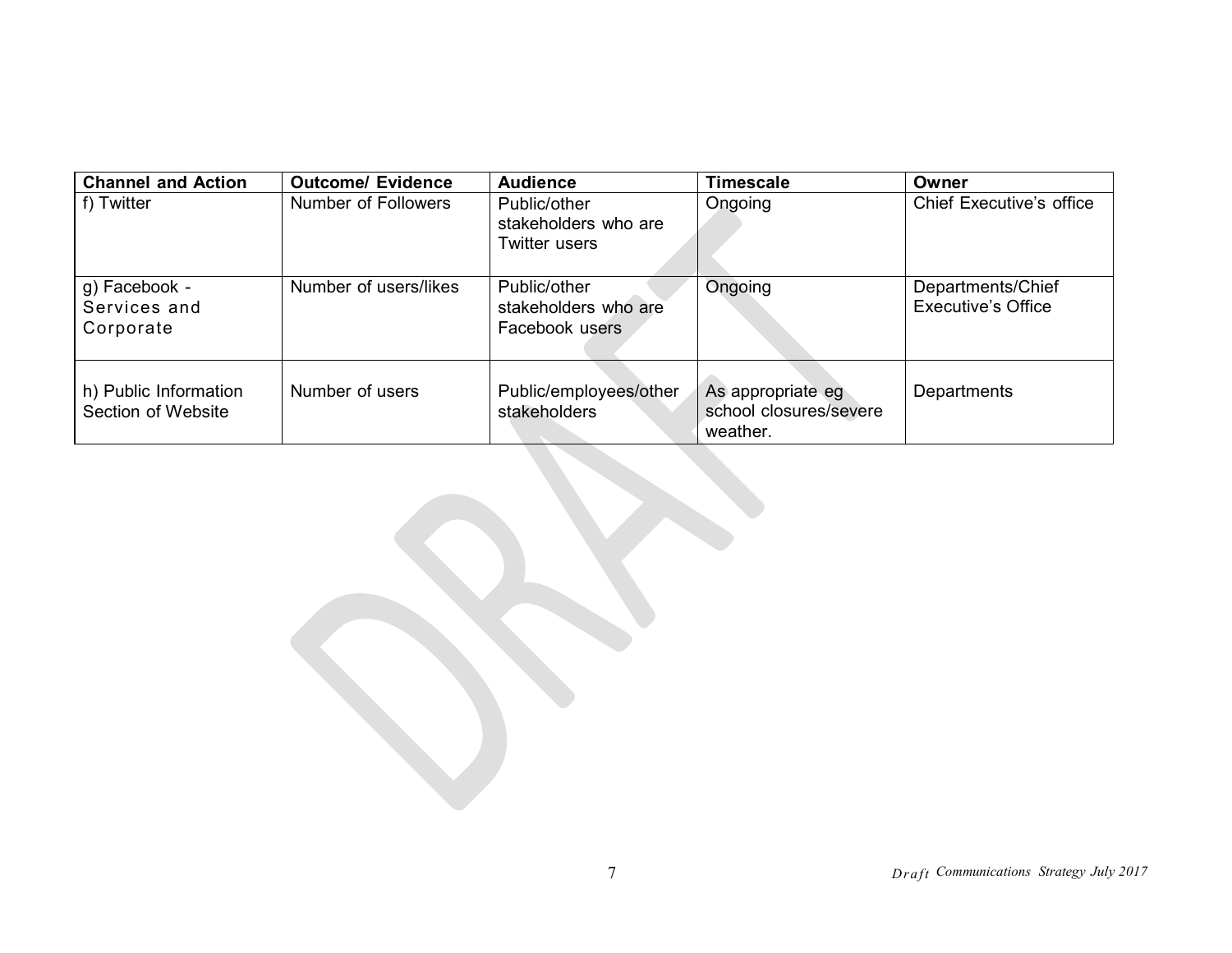## **3.2 Objective 2**

**To maximise positive media coverage of the Comhairle's work, policies and achievements.**

| <b>Channel and Action</b>                                     | <b>Outcome/ Evidence</b>               | <b>Audience</b>                    | <b>Timescale</b>                                                           | Owner                                          |
|---------------------------------------------------------------|----------------------------------------|------------------------------------|----------------------------------------------------------------------------|------------------------------------------------|
| a) Media Releases                                             | Media coverage                         | Media/public/other<br>stakeholders | <b>As</b><br>appropriate/Committee<br>schedule/new<br>developments/opening | Comms section/<br>Members/<br>Departments      |
| b) Website - Internet                                         | Media coverage                         | Public/media/other<br>stakeholders | As media releases<br>issued                                                | Comms section/<br>Members/Departments/<br>I.T. |
| c) Committee<br>Reports/meetings                              | Media coverage                         | Public/media/other<br>stakeholders | As per Committee<br>schedule                                               | Departments/Members                            |
| d) Media<br>briefings/liaison                                 | Media coverage                         | Media/public                       | As appropriate                                                             | Comms section/<br>Members/<br>Departments      |
| e) Making Gaelic<br>speakers available for<br>interviews etc. | Gaelic interviews on<br>Radio and TV   | Gaelic<br>speakers/learners        | As required/ongoing                                                        | Comms section/<br><b>Members/ Officers</b>     |
| f) Make interviewees<br>available for radio/TV                | TV/radio appearances<br>and interviews | TV and radio audiences             | As appropriate                                                             | Members/Officers/<br>Comms section             |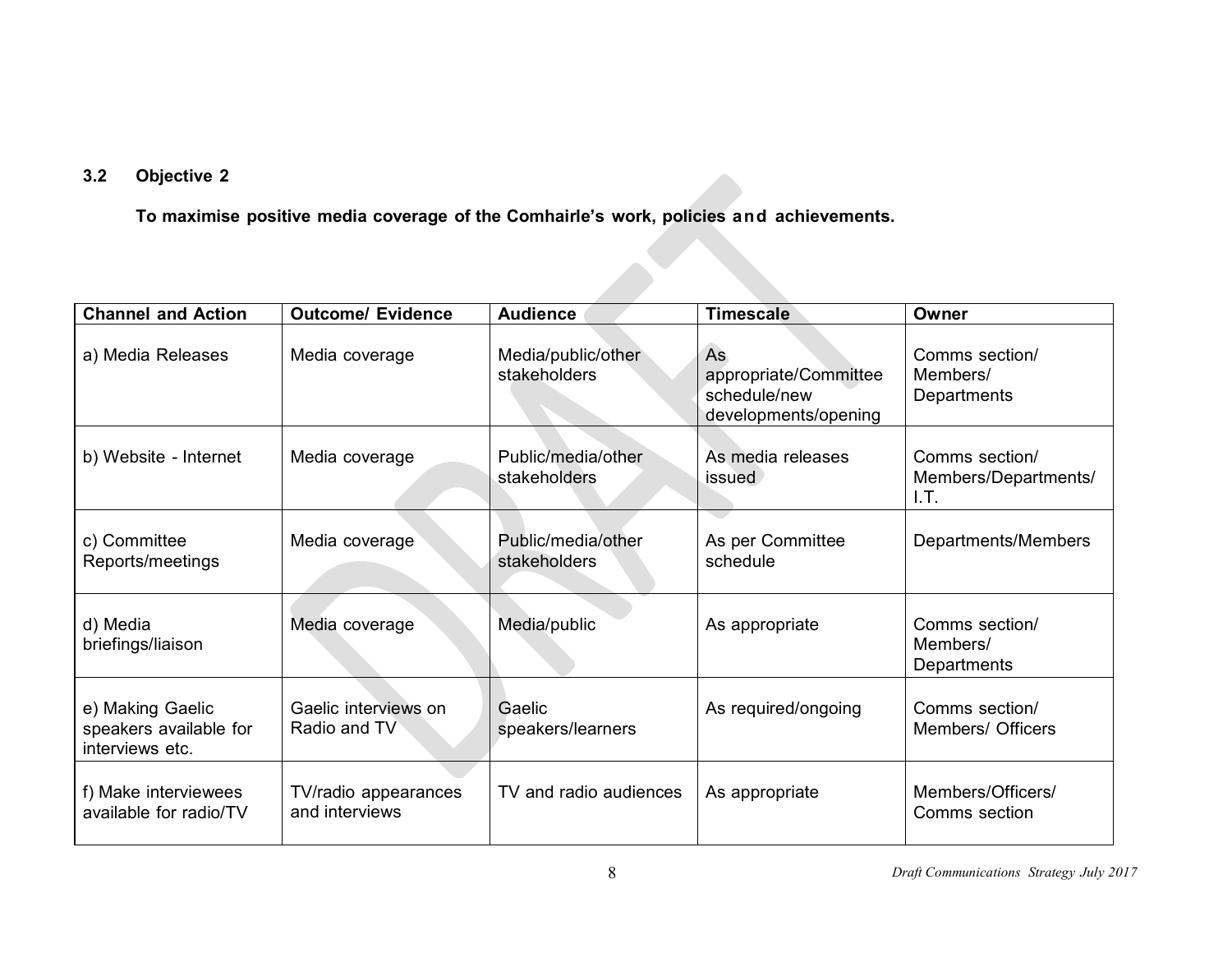## **3.3 Objective 3**

To ensure the Comhairle's communications - spoken, written and electronic are clear, consistent and effective.

| <b>Channel and Action</b>                                                                                                            | <b>Outcome/ Evidence</b>                      | <b>Audience</b>                                      | <b>Timescale</b>                                                                              | Owner                                 |
|--------------------------------------------------------------------------------------------------------------------------------------|-----------------------------------------------|------------------------------------------------------|-----------------------------------------------------------------------------------------------|---------------------------------------|
| a) All Comhairle Media<br>Releases issued<br>through Comms.<br>Section                                                               | Media coverage                                | Media/public/other<br>stakeholders                   | Ongoing but based<br>around news<br>events                                                    | Comms section/<br>Members/Departments |
| b) Media training                                                                                                                    | Trained spokespersons.                        | Media/public/other<br>stakeholders                   | Chairs/Directors/<br>Heads of Service to<br>be offered media<br>training                      | Members/Comms<br>section/Departments  |
| c) Department<br>newsletters etc to be<br>copied to Comms.<br>section                                                                | Newsletters etc received<br>by Comms. section | Other<br>stakeholders/public                         | As newsletters etc<br>produced                                                                | Departments                           |
| d) Front page of website   Front page of website<br>to be used for rolling key<br>Comhairle<br>messages<br>(Currently under review - |                                               | Public/other<br>stakeholders/employees<br>(Intranet) | Ongoing but to be<br>regularly reviewed as to<br>which messages are<br>replaced with new ones | <b>Comms Section</b>                  |
|                                                                                                                                      |                                               |                                                      |                                                                                               |                                       |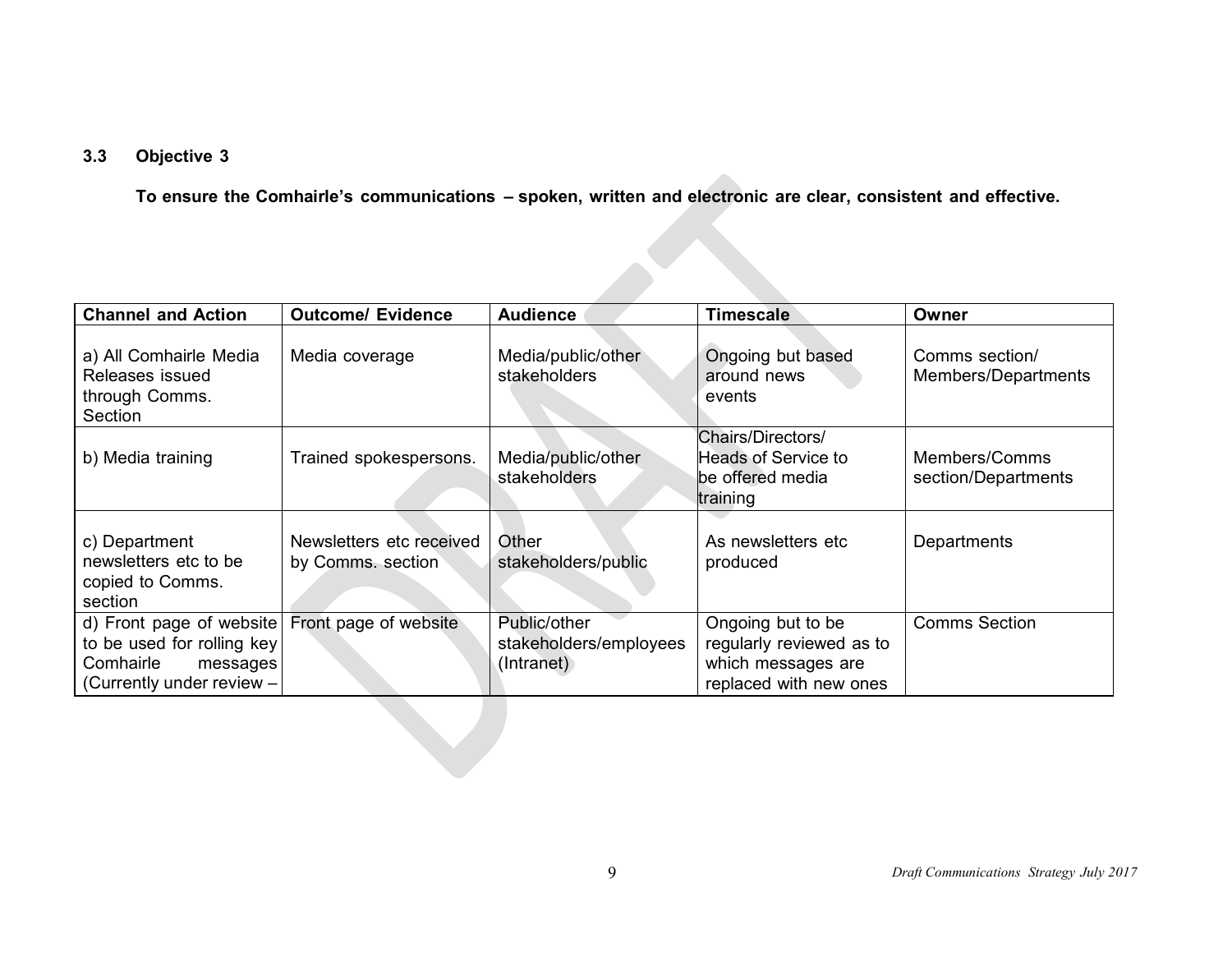#### **3.4 Objective 4**

**To develop and increase use of Gaelic in Comhairle's communications including on the Comhairle's website which is a key channel of communication** 

| <b>Channel and Action</b>                                                                         | <b>Outcome/ Evidence</b>           | <b>Audience</b>                        | <b>Timescale</b>                       | Owner                                               |
|---------------------------------------------------------------------------------------------------|------------------------------------|----------------------------------------|----------------------------------------|-----------------------------------------------------|
| a) Press releases issued  <br>in bi-lingual format as far<br>as possible and posted<br>on website | Bi-lingual press releases          | Media/<br>public/other<br>stakeholders | Ongoing                                | Comms section/<br>Members/ Sgioba na<br>Gàidhlig    |
| b) Key documents to be<br>published bi-lingually<br>and posted on website                         | Bi-lingual documents on<br>website | Media/public/other<br>stakeholders     | As per publication of key<br>documents | Comms section/Sgioba<br>na Gàidhlig/<br>Departments |
| c) Bi-lingually tweet                                                                             | Bi-lingual tweets                  | Public/other Stakeholders              | Ongoing                                |                                                     |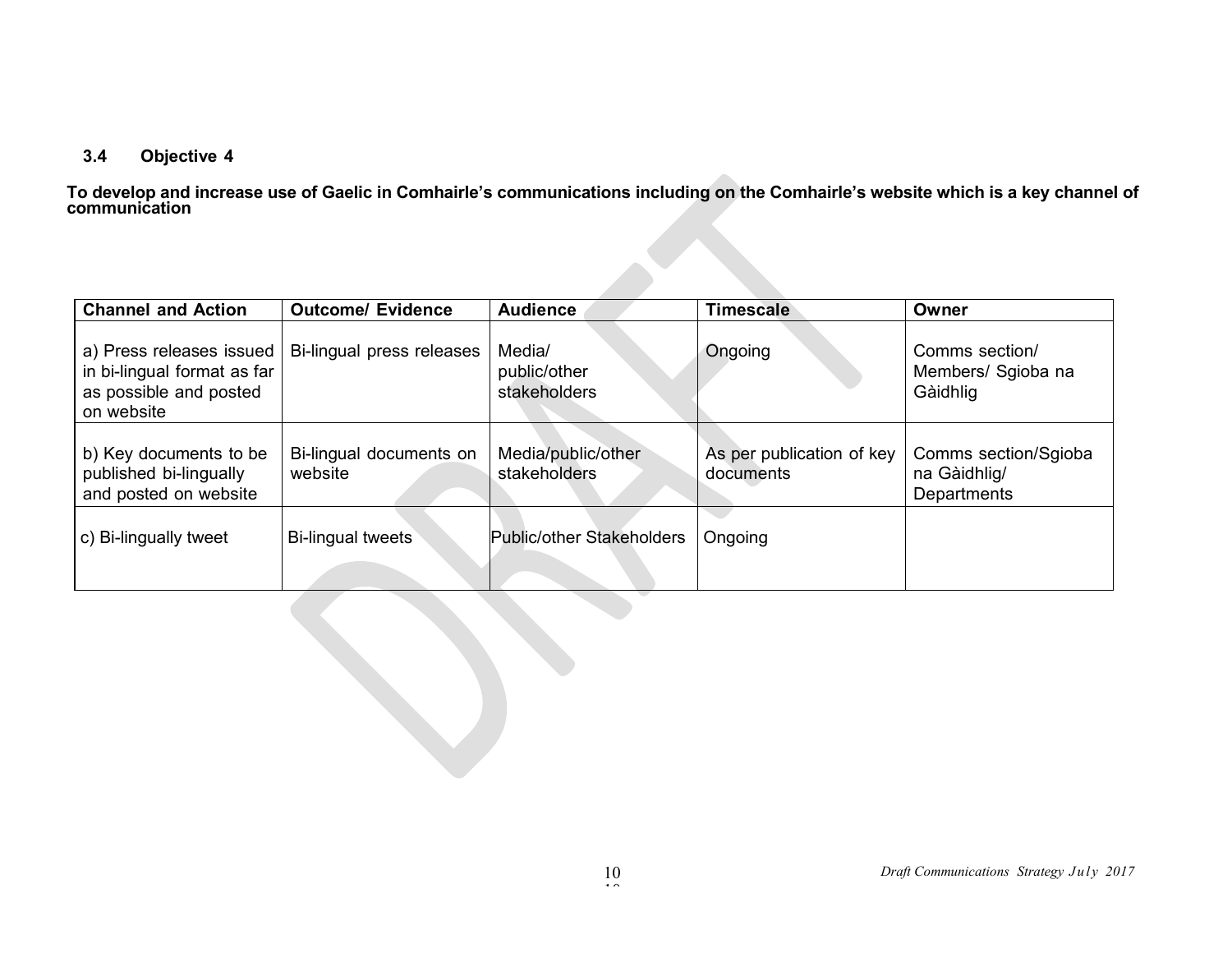## **3.5 Objective 5**

**To inform and empower all staff and Members to act as ambassadors for the Comhairle.**

| <b>Channel and Action</b>                    | <b>Outcome/ Evidence</b>  | <b>Audience</b>                               | <b>Timescale</b>                           | Owner                                  |
|----------------------------------------------|---------------------------|-----------------------------------------------|--------------------------------------------|----------------------------------------|
| a) Dedicated employee<br>section of Intranet | Employee information      | <b>Employees</b>                              | Ongoing                                    | Departments                            |
| b) Email                                     | Information in e-mails    | Employees/Members/<br>other stakeholders      | Ongoing                                    | Departments/Members                    |
| c) Employee Suggestion<br>Scheme             | Suggestions being<br>made | <b>Employees</b>                              | Ongoing                                    | <b>Chief Executive's</b><br>Department |
| d) Employee Survey                           | Employee responses        | <b>Employees</b>                              | Once every 3 years -<br>next due next year | <b>Chief Executive's</b><br>Department |
| e) Committee Process                         | Comhairle decisions       | Members/Public/Employe As per Committee<br>es | schedule                                   | Departments/Members                    |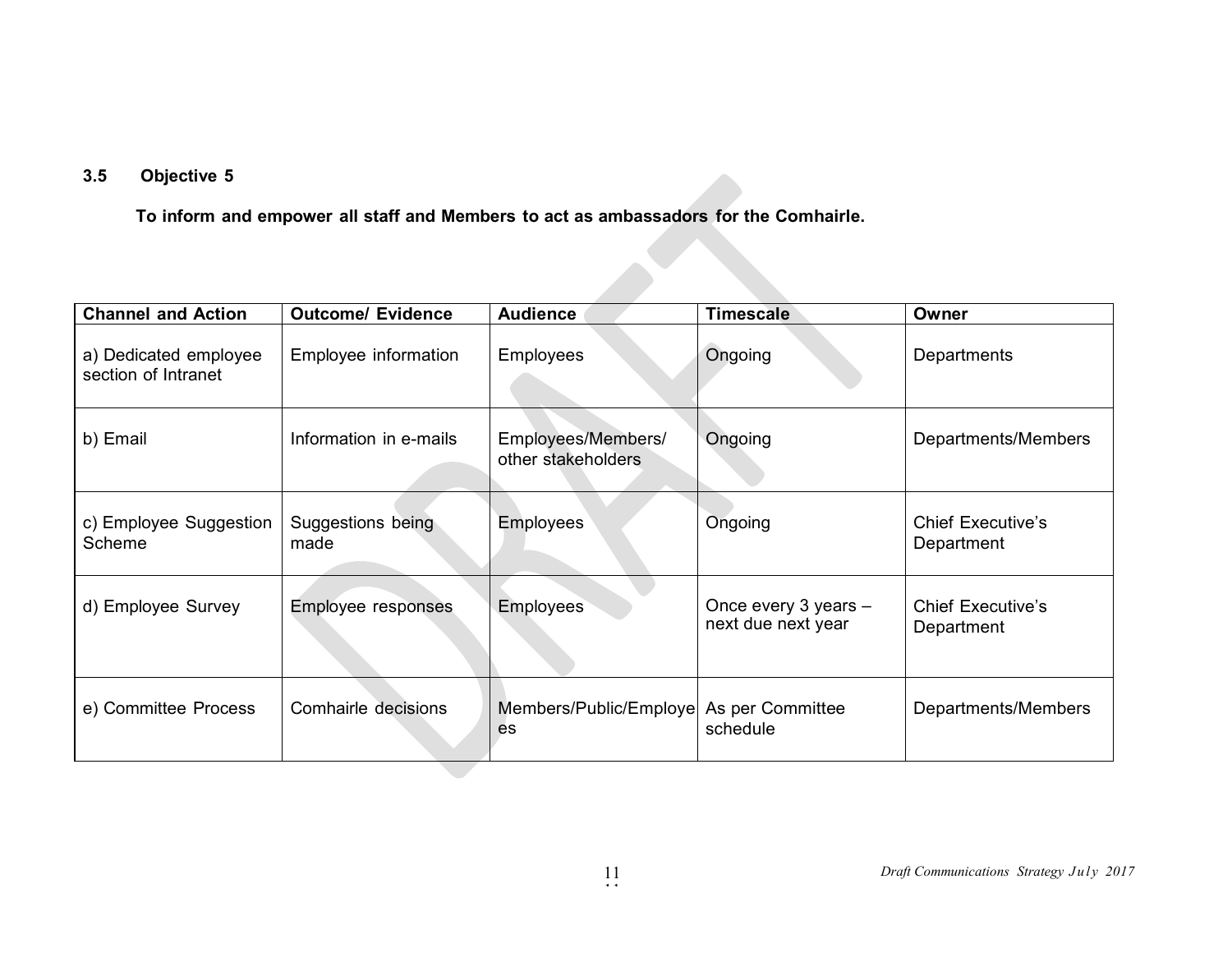| <b>Channel and Action</b>                                                    | <b>Outcome/ Evidence</b> | <b>Audience</b>                   | <b>Timescale</b> | Owner                |
|------------------------------------------------------------------------------|--------------------------|-----------------------------------|------------------|----------------------|
| h) Intranet                                                                  | Use of Intranet          | <b>Employees/Members</b>          | Ongoing          | Departments/I.T.     |
| $ i\rangle$ provide comms advice to $ $ Providing advice<br>Members/officers |                          | Public/other stakeholders Ongoing |                  | <b>Comms Section</b> |

12 Draft Communications Strategy July 2017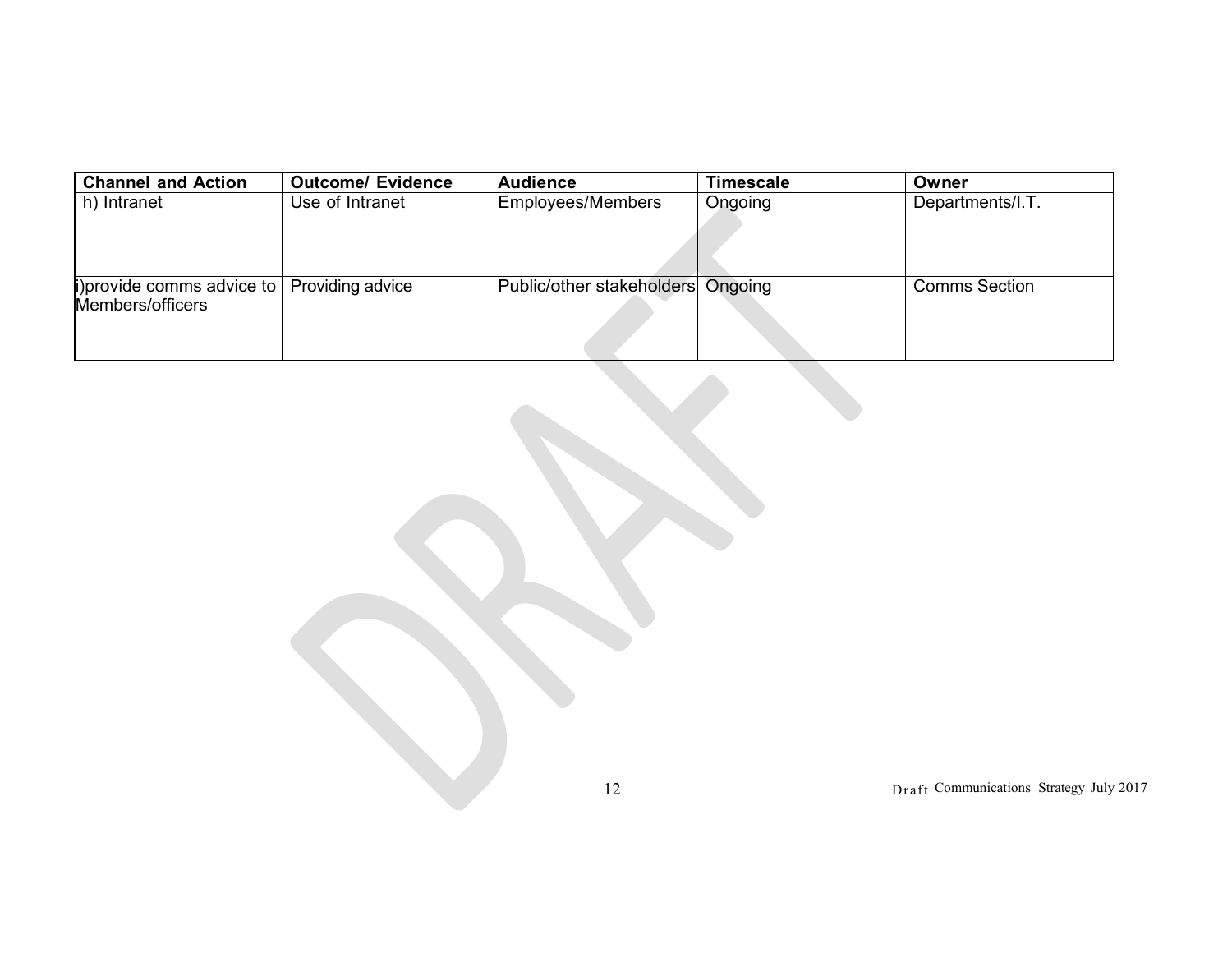## **3.6 Objective 6**

To ensure, by clear and consistent corporate branding, that the Comhairle is recognized and respected as a corporate **body.**

| <b>Channel and Action</b>                                                                     | <b>Outcome/ Evidence</b>                                               | <b>Audience</b>                          | <b>Timescale</b>                                     | Owner                                       |
|-----------------------------------------------------------------------------------------------|------------------------------------------------------------------------|------------------------------------------|------------------------------------------------------|---------------------------------------------|
| a) Use of Corporate<br>Logo and bilingual<br>slogan                                           | Logo on Letterheads,<br>documents etc. Bi-<br>lingual slogan.          | Public, employees,<br>other stakeholders | Ongoing                                              | Departments/Members                         |
| b) Use of Gaelic as per<br><b>Gaelic Policy</b>                                               | Bi-lingual documents,<br>signage etc                                   | Public, employees,<br>other stakeholders | Ongoing                                              | Departments/members/<br>Sgioba na Gàidhlig/ |
| c) Corporate Strategy-                                                                        | <b>Adoption of Corporate</b><br>Strategy and promotion<br>by Comhairle | Public/employees/other<br>stakeholders   | Corporate Plan<br>To be considered by<br>Comhairle ? | Members/Chief<br>Executive's Office/        |
| d) Consistent<br>Advertising – through<br>Procurement<br>Section/Chief<br>Executive's Office) | adverts                                                                | Public/other<br>stakeholders             | Ongoing                                              | Departments                                 |
|                                                                                               |                                                                        |                                          |                                                      |                                             |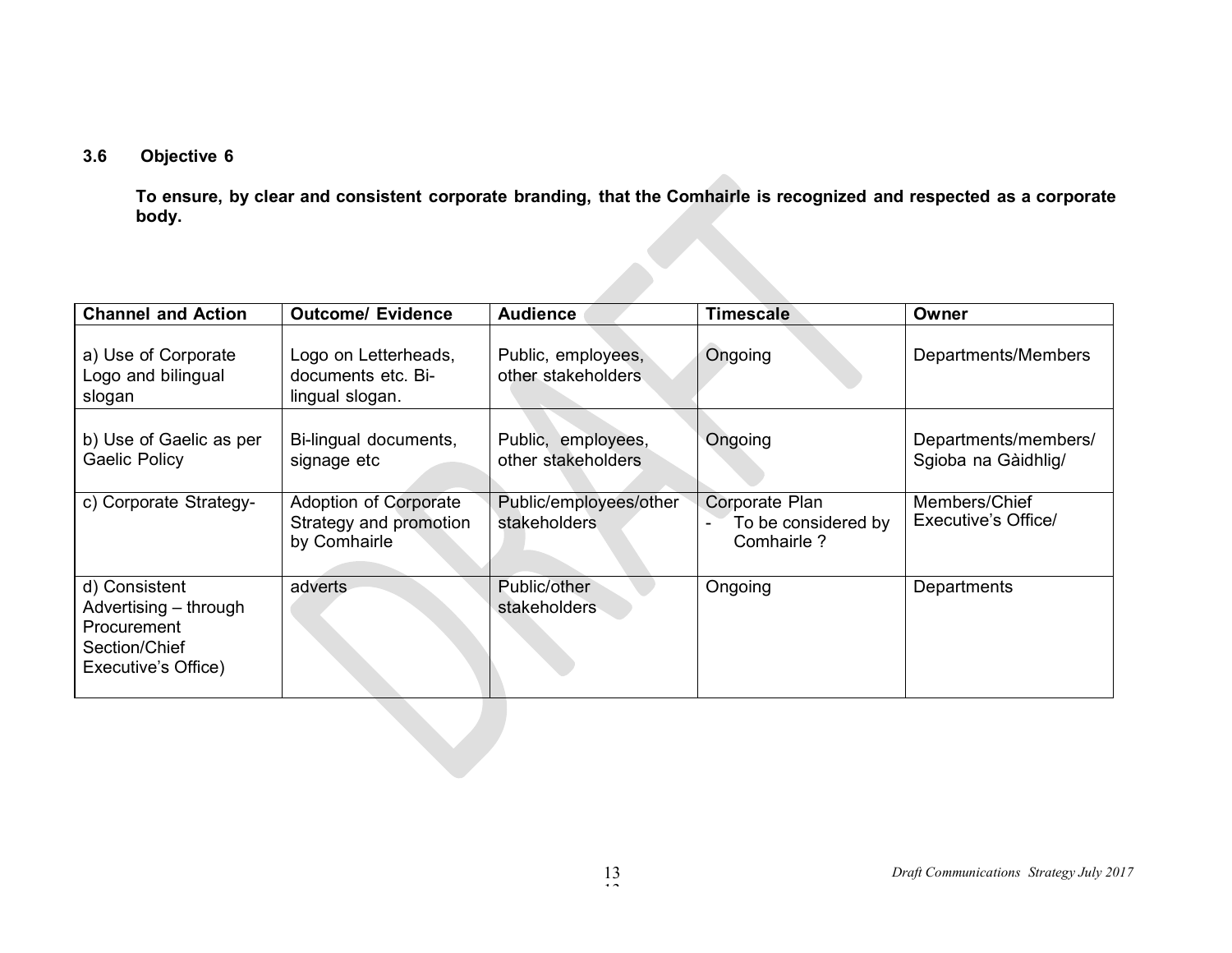## **3.7 Objective 7**

**To ensure communications are a fundamental part of corporate thinking, including the adequate allocation of resources.**

| <b>Channel and Action</b> | <b>Outcome/ Evidence</b> | <b>Audience</b>        | <b>Timescale</b> | Owner           |
|---------------------------|--------------------------|------------------------|------------------|-----------------|
| a) Monitoring and         | Review and               | Members, employees     | Ongoing          | Comms. section/ |
| review of                 | monitoring through       |                        |                  | <b>Members</b>  |
| Communications            | <b>Business</b>          |                        |                  |                 |
| Strategy                  | Planning/PPR etc         |                        |                  |                 |
| b) Comhairle              | Minutes of Management    | Members of             | Quarterly        | Comms. Section/ |
| Management Team to        | team meetings            | <b>Management Team</b> |                  | Management Team |
| consider                  |                          |                        |                  |                 |
| Communications on a       |                          |                        |                  |                 |
| regular basis             |                          |                        |                  |                 |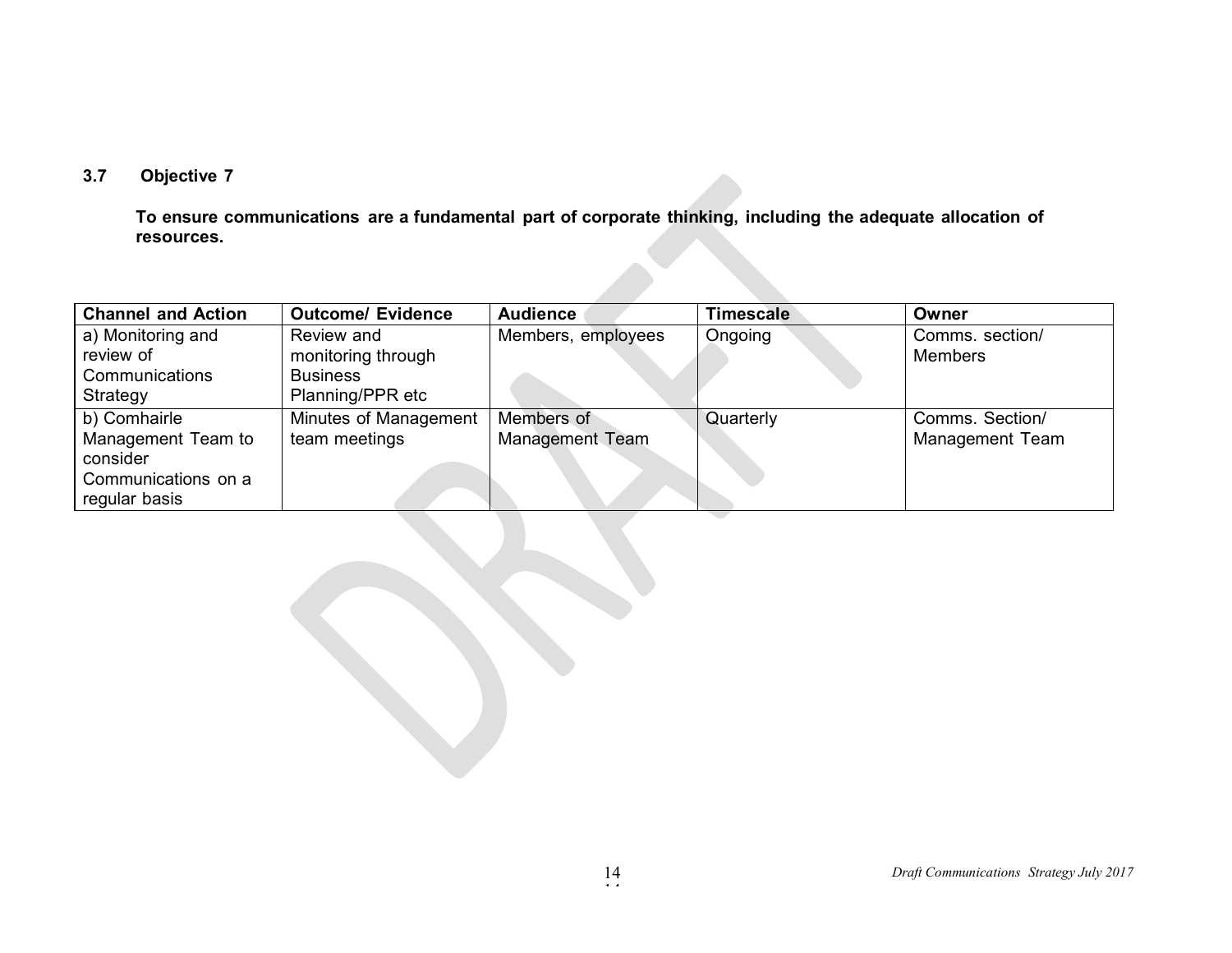## **3.8 Objective 8**

**To work with partners, community organisations and stakeholders to publicise joint initiatives.**

| <b>Channel and Action</b>                                                       | <b>Outcome/ Evidence</b>                                                                        | <b>Audience</b>              | <b>Timescale</b>                                                                          | Owner                                 |
|---------------------------------------------------------------------------------|-------------------------------------------------------------------------------------------------|------------------------------|-------------------------------------------------------------------------------------------|---------------------------------------|
| a) Assist Community<br><b>Planning Partners with</b><br>Communications advice   | No of activities                                                                                | Other<br>stakeholders/public | Around CPP meetings<br>and other activities eg<br>Community<br><b>Engagement meetings</b> | Comms. section                        |
| b) Take part in joint<br>initiatives where<br>appropriate eg<br>OIOF/Population | No of joint initiatives                                                                         | <b>Public/Members</b>        | As required                                                                               | Comms Section/<br>Members/Departments |
| c) Assist community<br>organisations with<br>Communications advice              | No of requests                                                                                  | Public/other<br>stakeholders | As required                                                                               | Comms Section/<br>Members/Departments |
| d) Assist partner<br>organisations with<br>advice on Gaelic<br>communication    | <b>Production of Gaelic</b><br>Language Plans or<br>other publications or<br><i>initiatives</i> | Public/other<br>stakeholders | As required                                                                               | Sgioba na<br>Gàidhlig/Comms Section   |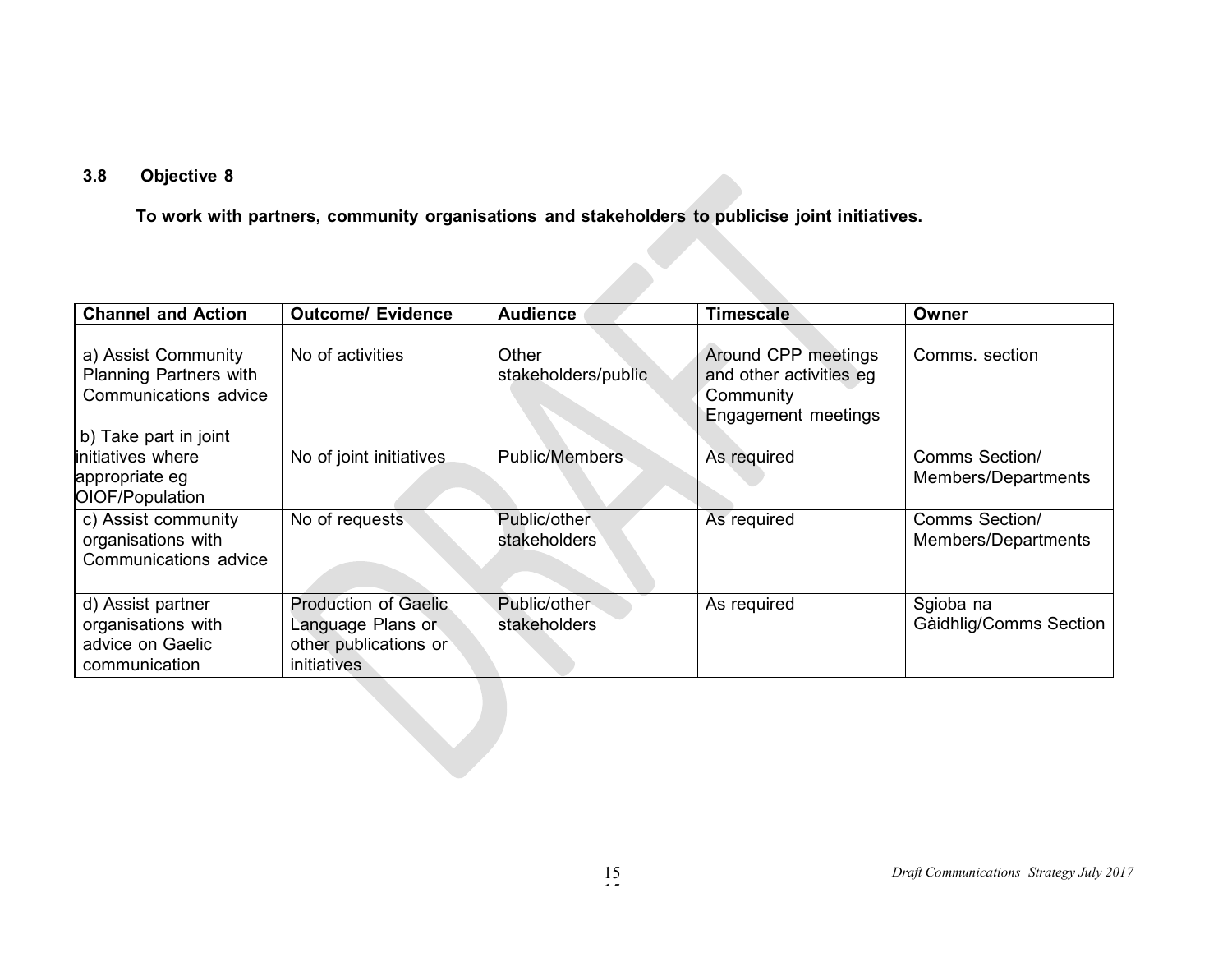## **3.9 Objective 9:**

To ensure public understanding and participation in local government and to demonstrate process is increased and **maintained.**

| <b>Channel and Action</b>                     | <b>Outcome/ Evidence</b>                                        | <b>Audience</b>                                                        | <b>Timescale</b>                                                                        | Owner                                  |
|-----------------------------------------------|-----------------------------------------------------------------|------------------------------------------------------------------------|-----------------------------------------------------------------------------------------|----------------------------------------|
| a) Fol Requests are<br>responded to timeously | Number of Fol requests<br>dealt with                            | Media/Public/Other<br>organisations                                    | Ongoing                                                                                 | <b>Chief Executive's Dept.</b>         |
| b) Electronic agendas                         | Production of electronic<br>Agendas on Intranet and<br>Internet | Media/public/other<br>stakeholders/Members/e<br>mployees               | Published on web in line<br>with Committee<br>Meetings (Thursday<br>preceding meetings) | Chief Executive's Dept.                |
| c) Audio of Meetings on<br>Internet           | Meetings being broadcast                                        | Media/Public/Employees/<br><b>Other Stakeholders</b>                   | <b>According to Meetings</b><br>Schedule                                                | <b>Chief Executive's</b><br>Department |
| d) Agendas and minutes<br>on website          | <b>Agendas and Minutes</b><br>available on internet             | Media/public/other<br>stakeholders/Members/e<br>mployees               | Ongoing                                                                                 | Chief Executive's Dept./<br>I.T.       |
| e) E-sgire-Community<br>Portal                | E-sgire kept up to date                                         | Public/Employees/Other<br>Stakeholders eg<br><b>Community Councils</b> | Ongoing                                                                                 | Chief Executive's<br>Department        |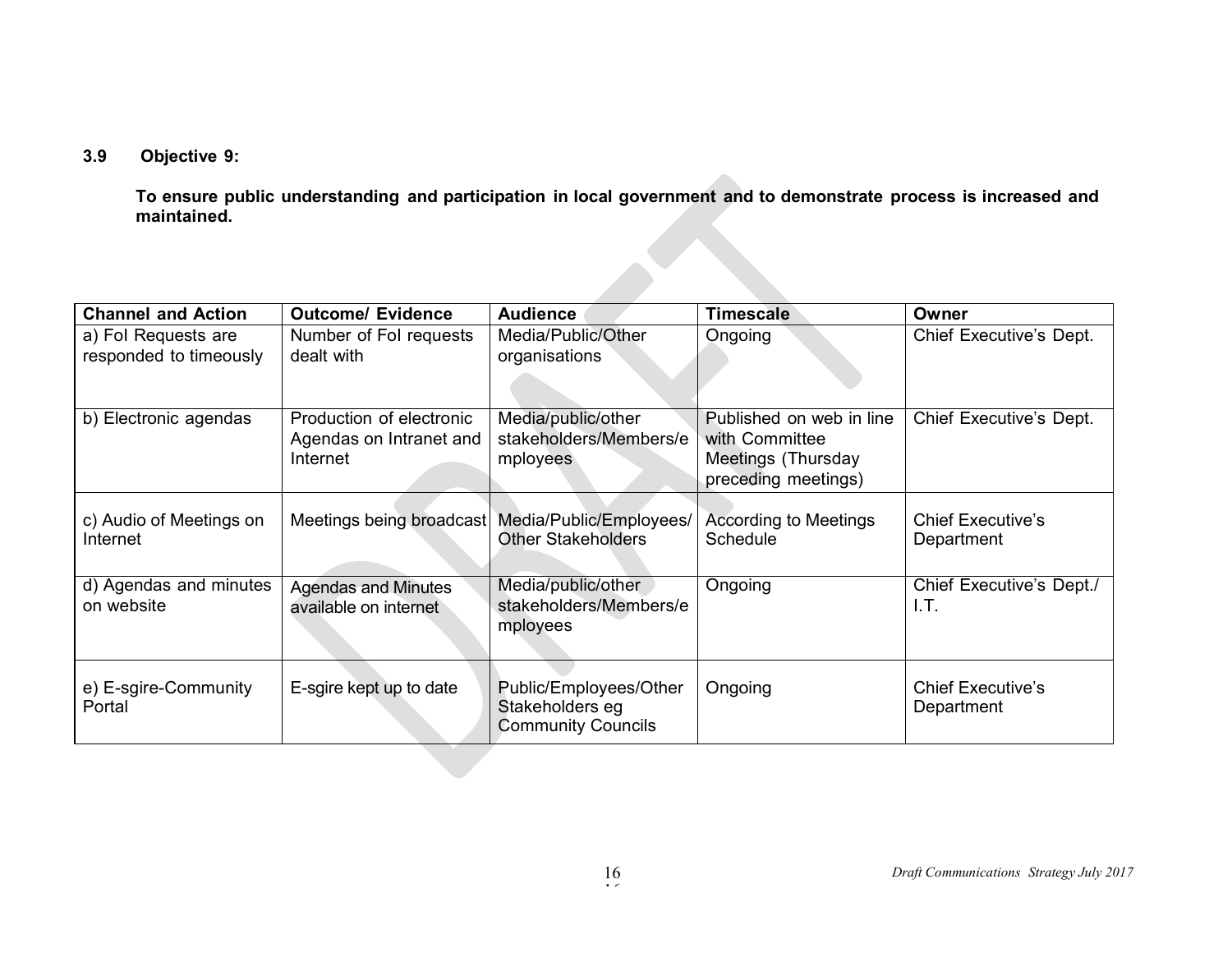## **3.10 Objective 10**

## **To ensure that the plan for Comhairle communications in any emergency is effective and adequate.**

| a) That Communications  <br>continue to be<br>considered in the<br>formulation of<br>Emergency Plans in<br>consultation with EPO | Communications<br>Section in Emergency<br><b>Plans</b> | Other<br>agencies/employees      | As part of review and<br>formulation of<br><b>Emergency Plans</b> | Comms section/Chief<br>Executive's Dept. |
|----------------------------------------------------------------------------------------------------------------------------------|--------------------------------------------------------|----------------------------------|-------------------------------------------------------------------|------------------------------------------|
| b) Ensure effective<br>access to website/social<br>media to disseminate<br>information during<br>emergency                       | Website access out of<br>hours.                        | Public/members/other<br>agencies | As required.                                                      | <b>Faire/Comms Section</b>               |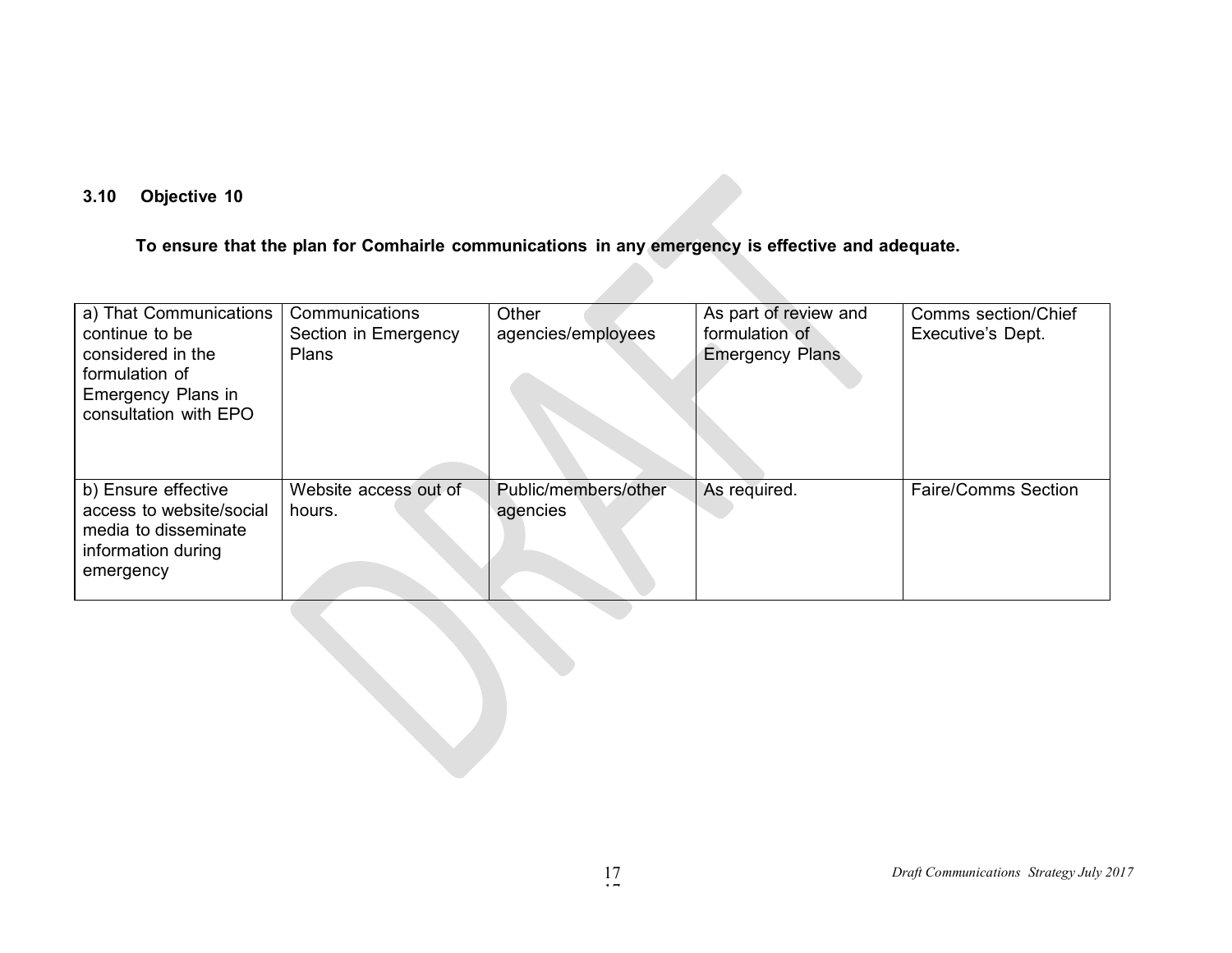#### **MONITORING AND REVIEW**

- 4.1 The Communications Strategy should be flexible enough to adapt to internal and external environmental factors. If there is a problem or a gap identified in the way we communicate or in the processes used there must be openness and flexiblility to change them in order to improve..
- 4.2 Internal communications can be assessed via staff surveys, questionnaires and feedback opportunities.
- 4.3 The success of external communications are not so easy to monitor although public consultations, meetings and surveys help to gauge the effectiveness of public communications.

#### **Monitoring and evaluation**

- 4.5 We monitor our progress in different ways, including:
	- monitoring our coverage in newspapers, on radio and television. Local coverage is partially reported as a Key Performance Indicator. Media coverage can be measured in terms of advertising equivalent rates using software packages which would require investment
	- considering feedback from the website, questionnaires, surveys on specific issues, key contacts and opinion formers
		- Through Interplan
	- events debriefing

.

- 4.6 Assessing the effectiveness of the Communications Strategy could be done in a number of ways –
	- a As part of the Employee Survey asking employees to participate in surveys and assessing feedback and reacting accordingly;
	- b Feedback process using electronic newsletter.
	- c As part of Public Consultations Surveys questioning the public to gauge whether they feel informed;